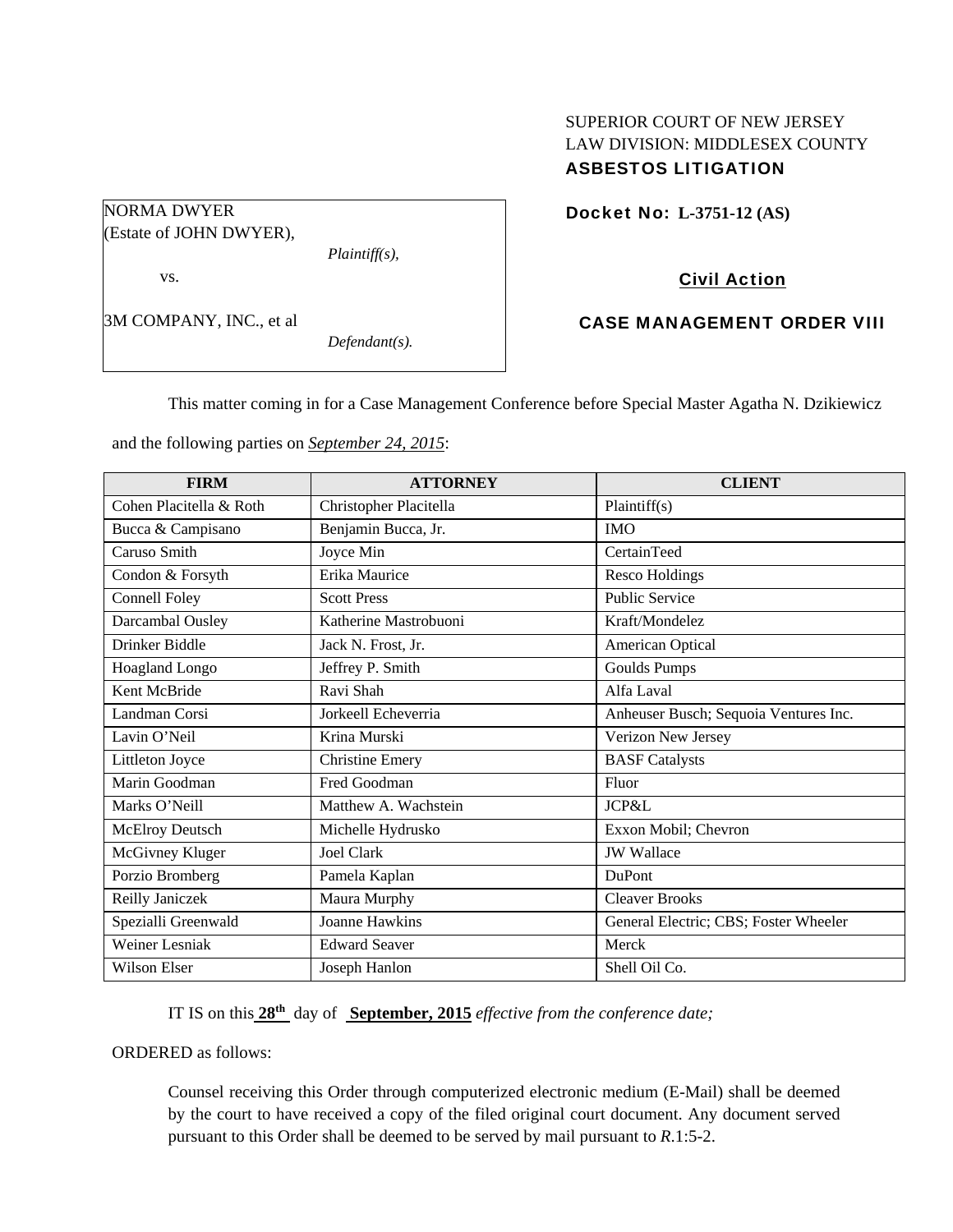### **DISCOVERY**

- October 15, 2015 Fact discovery, including depositions, shall be completed by this date. Plaintiff's counsel shall contact the Special Master within one week of this deadline if all fact discovery is not completed.
- December 1, 2015 Depositions of corporate representatives shall be completed by this date.

#### **EARLY SETTLEMENT**

December 1, 2015 Settlement demands shall be served on all counsel and the Special Master by this date.

#### **SUMMARY JUDGMENT MOTION PRACTICE**

| December 18, 2015  | Plaintiff's counsel shall advise, in writing, of intent not to oppose motions by this<br>date. |
|--------------------|------------------------------------------------------------------------------------------------|
| January 8, 2016    | Summary judgment motions shall be filed no later than this date.                               |
| February $5, 2016$ | Last return date for summary judgment motions.                                                 |

#### **MEDICAL DEFENSE**

March 31, 2016 Defendants shall identify its medical experts and serve medical reports, if any, by this date. **In addition, defendants shall notify plaintiff's counsel (as well as all counsel of record) of a joinder in an expert medical defense by this date.** 

#### **LIABILITY EXPERT REPORTS**

- January 15, 2016 Plaintiff shall identify its liability experts and serve liability expert reports or a certified expert statement by this date or waive any opportunity to rely on liability expert testimony.
- March 4, 2016 Defendants shall identify its liability experts and serve liability expert reports, if any, by this date or waive any opportunity to rely on liability expert testimony.
- March 31, 2016 Plaintiff shall identify its rebuttal liability experts and serve rebuttal liability expert reports, if any, by this date.

#### **ECONOMIST EXPERT REPORTS**

- January 15, 2016 Plaintiff shall identify its expert economists and serve expert economist report(s), if any, by this date or waive any opportunity to rely on economic expert testimony.
- March 4, 2016 Defendants shall identify its expert economists and serve expert economist report(s), if any, by this date or waive any opportunity to rely on economic expert testimony.

\_\_\_\_\_\_\_\_\_\_\_\_\_\_\_\_\_\_\_\_\_\_\_\_\_\_\_\_\_\_\_\_\_\_\_\_\_\_\_\_\_\_\_\_\_\_\_\_\_\_\_\_\_\_\_\_\_\_\_\_\_\_\_\_\_\_\_\_\_\_\_\_\_\_\_\_\_\_\_\_\_\_\_\_\_\_\_\_\_\_\_\_\_\_\_\_\_\_\_\_\_\_\_\_\_\_\_\_\_\_